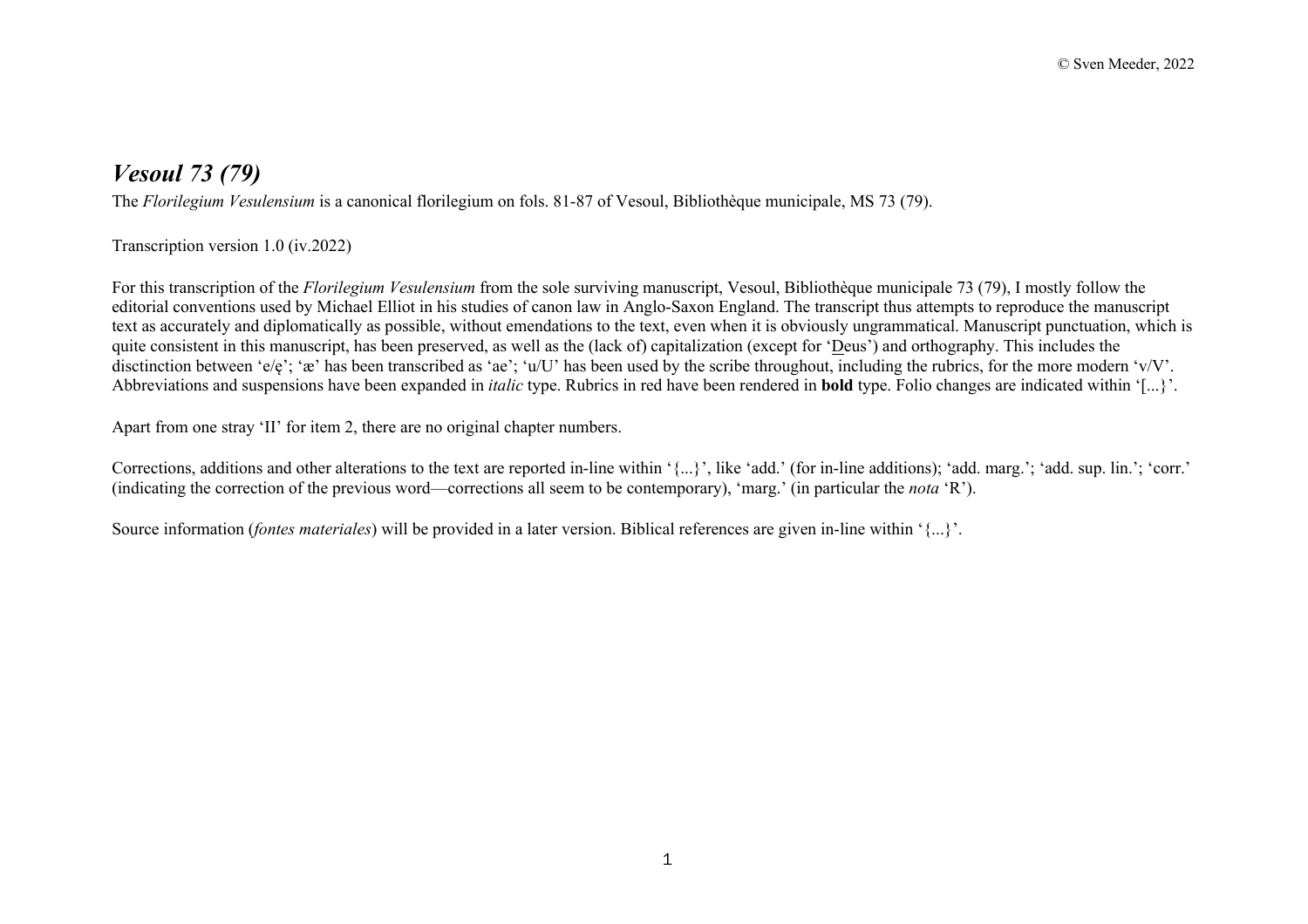| Flor. Ves. | fons mat.                                 | Latin (Vesoul 73 $(79)^1$                                                                                                                                                                                                                                                                                                                                                                                                                                                                                                                                                                                                                          | Fons form.     |
|------------|-------------------------------------------|----------------------------------------------------------------------------------------------------------------------------------------------------------------------------------------------------------------------------------------------------------------------------------------------------------------------------------------------------------------------------------------------------------------------------------------------------------------------------------------------------------------------------------------------------------------------------------------------------------------------------------------------------|----------------|
|            | Isidore, Etym.<br>$6.16.1 - 4$            | [Fol. 81r] IN DEI NOMINE INCIPIUNT CANONES<br><b>NICENI</b>                                                                                                                                                                                                                                                                                                                                                                                                                                                                                                                                                                                        | Coll.Sang.I.1  |
|            |                                           | Canon {erasure} in qua lingua dicitur, et quid interpretatur?<br>RESPONSIO: Canon grece, latine regula dicitur.<br><b>INTERROGATIO:</b> Cur dicitur regula?<br>RESPONSIO: Regula dicitur eo quod regat, [Fol. 81r] uel eo<br>quod normam rectam uiuendi prebeat, uel quod distortum ac<br>prauum corrigat.<br><b>INTERROGATIO:</b> Canones conciliorum quo tempore<br>coeperunt?<br>RESPONSIO: Constantini temporibus in precedentibus namque<br>annis persecutione feruente docendarum plebium minime<br>dabatur facultas. Inde cristianitas in heresim scissa est, quia non<br>erat licentia episcopis in unum concilium conuenire, nisi tempore |                |
|            |                                           | constantini, ipse enim dedit facultatem cristianis libere<br>congregare, sub hoc etiam sancti patres in concilio niceno de<br>omni orbe terrarum conuenientes iuxta fidem euangelicam et<br>apostolicam sęcundum post apostulos simbolum tradiderunt.                                                                                                                                                                                                                                                                                                                                                                                              |                |
| 2          | Isidore, <i>Etym</i> .<br>VI.xvi.5, 11-12 | II. Inter cetera autem concilia quatuor uenerabiles $\{corr.$<br>uenerabilia} sunt que totam printipaliter fidem conplectuntur                                                                                                                                                                                                                                                                                                                                                                                                                                                                                                                     | Coll.Sang.I.2* |

quasi quattuor eu*an*g*e*l*i*a u*e*l tod*e*idem {*corr.* totide*m*} paradisi

flumina.

<sup>&</sup>lt;sup>1</sup> The text draws on Isidore, *Etym.* VI.xvi, but adds the question-answer style. See Paris, BnF, lat. 12444 (=Collectio canonum Sangermanensis) and Köln, Dombibliothek MS 117 (s. ix<sup>1/2</sup>; France), fols. 69r ff.; See: urn:nbn:de:hbz:kn28-3-9863; and Kottje, Raymund, Die Bussbücher Halitgars von Cambrai und des Hrabanus Maurus: ihre Überlieferung und ihre Quellen, p. 28; and Stadelmaier, Michael, *Die Collectio Sangermanensis XXI titulorum: eine systematische Kanonessammlung der frühen Karolingerzeit: Studien und Edition*, Freiburger Beiträge Zur Mittelalterlichen Geschichte, Studien Und Texte (Frankfurt am Main/Oxford, 2004), esp. 102-4.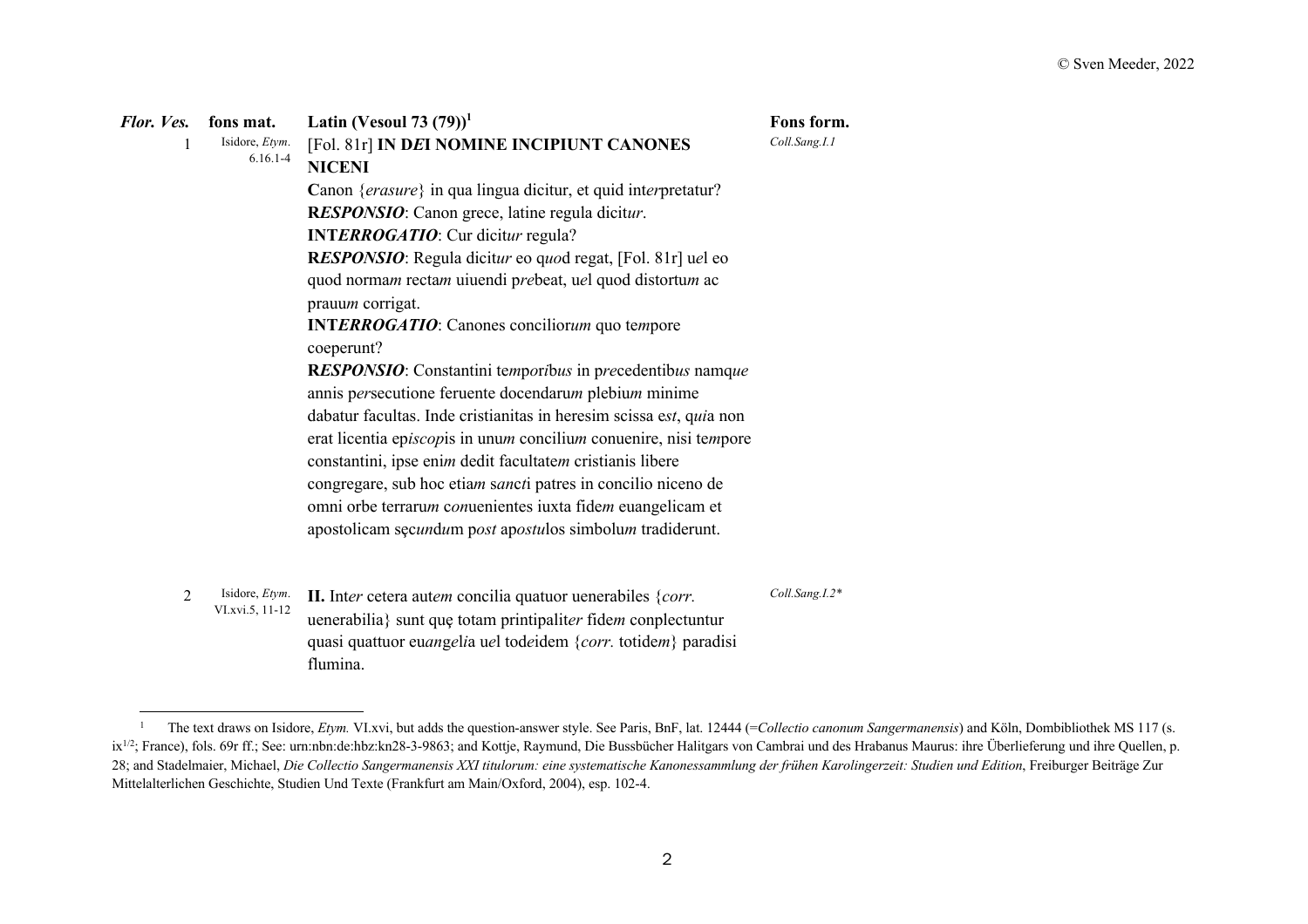| Flor. Ves.     | fons mat.                             | Latin (Vesoul 73 $(79)$ ) <sup>1</sup>                               | Fons form.       |
|----------------|---------------------------------------|----------------------------------------------------------------------|------------------|
|                |                                       | <b>INTERROGATIO:</b> Sinodus cuius lingua est, et quod               |                  |
|                |                                       | interpretatur?                                                       |                  |
|                |                                       | RESPONSIO: Grecum est et interpretatur comitatum uel                 |                  |
|                |                                       | coetum.                                                              |                  |
|                |                                       | <b>INTERROGATIO:</b> Concilium cur dicitur?                          |                  |
|                |                                       | RESPONSIO: Ex more romano tractatum est.                             |                  |
| $\overline{3}$ | cf. Isidore, De                       | <b>INTERROGATIO:</b> Cuius lingua est                                | Coll.Sang.I.3a*  |
|                | $eccl.$ <i>offic.</i> ,<br>2.5.8; cf. | grecum nomen est episcopi uero et presbiteri in noua lege            |                  |
|                | Coll.Hib.1.1                          | sumserunt nomina.                                                    |                  |
| $\overline{4}$ | CSAR.347.16                           | IN NICENI CAPITULA I: Si presbiter aut diaconus aut quis             | Coll.Sang.I.19   |
|                |                                       | clericorum ab episcopo suo communione fuerit priuatus, et            |                  |
|                |                                       | {overhead ad} alterum perrexerit episcopum, et scierit {corr.        |                  |
|                |                                       | his} ad quem confugerit ab episcopo suo abiectum, non                |                  |
|                |                                       | communicet eum, quod si fecerit sciat se conuocatis episcopis        |                  |
|                |                                       | causam dicturum.                                                     |                  |
| 5              | <i>SEA.10</i>                         | <b>ITEM CARTAGINENSIS:</b> [Fol. 82r] Episcopi absque consilio       | Coll.Sang.I.34   |
|                |                                       | presbiterorum suorum clericos non ordinent, ita ut ciuium            |                  |
|                |                                       | testimonium requira { overhead n } t.                                |                  |
| 6              | CCHA.451.21<br>(Hisp.)                | CANON CALCIDONENSIS: Clericus siue laicus qui                        | Coll.Sang.I.49a  |
|                |                                       | accusauerit episcopum aut clericum temere adque indiferenter         |                  |
|                |                                       | {corr. indifferenter} non debent suscipi in accusacionem nisi        |                  |
|                |                                       | prius eorum opinio fuerit perscrutata.                               |                  |
| 7              | CCAR.390.6                            | CANON CARTAGINENSIS: Ut qui criminibus inplicati sunt,               | Coll.Sang.I.49b* |
|                |                                       | sacerdotes uel clericos non accusent.                                |                  |
| 8              | cf. Isidore,<br>Etym.,                | <b>INTERROGATIO:</b> Cur dicitur sacerdot { <i>corr</i> . sacerdos}? | Coll.Sang.II.1*  |
|                | VII.xii.17                            | RESPONSIO: Nomen conpositum est.                                     |                  |
| 9              | <b>SEA.91</b>                         | <b>CANON CARTAGINENSIS:</b> Presbiter cum ordinatur episcopo         | Coll.Sang.II.2   |
|                |                                       | eum benedicente et manus super caput eius tenente, etiam omnis       |                  |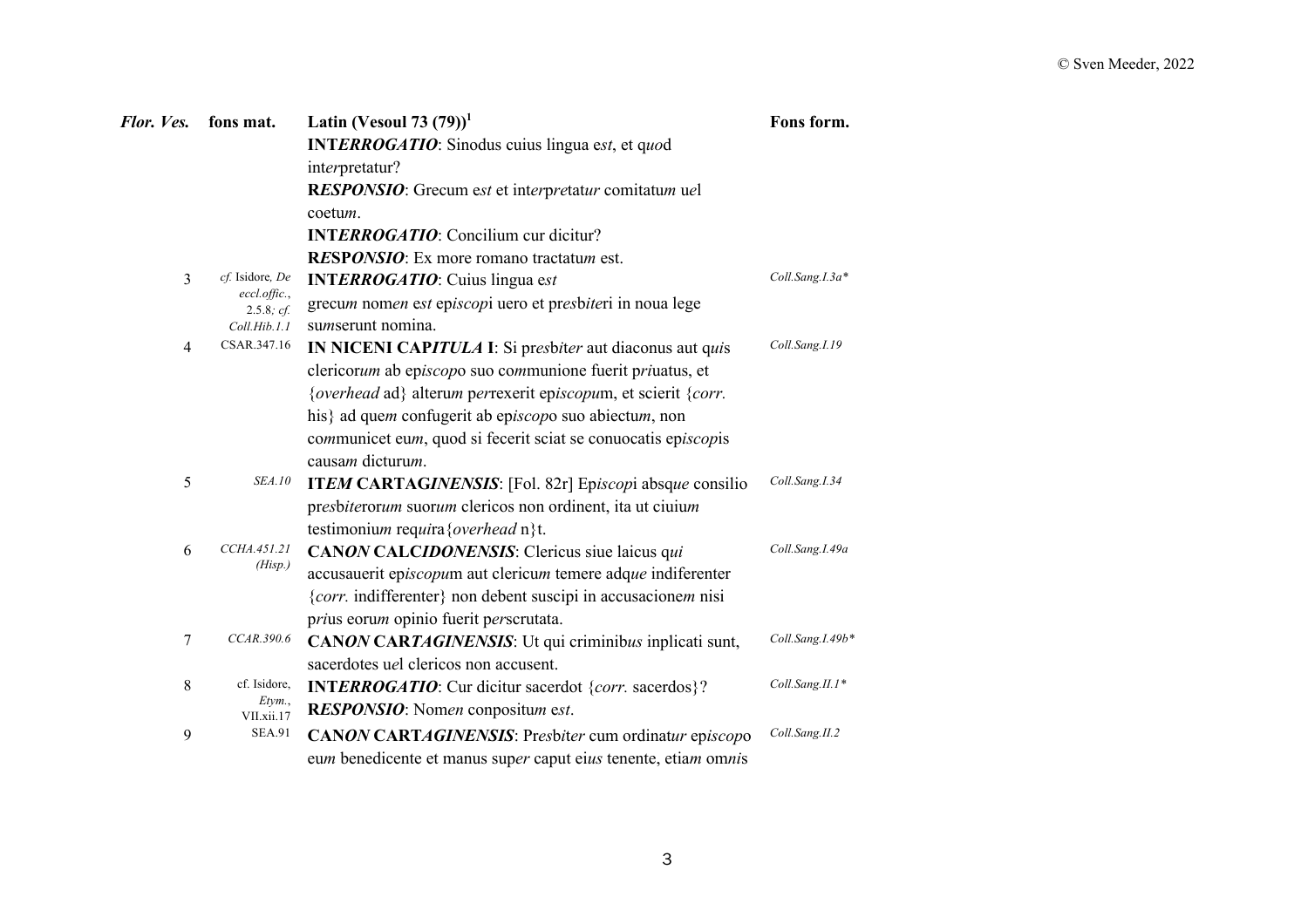| Flor. Ves. | fons mat.     | Latin (Vesoul 73 $(79)^1$                                            | Fons form.        |
|------------|---------------|----------------------------------------------------------------------|-------------------|
|            |               | presbiteri qui in presenti sunt manus suas iuxta manum episcopi      |                   |
|            |               | super caput {erasure} illium teneant.                                |                   |
| 10         | cf. Hib.II.21 | Hieronimus dixit: Sacerdotes non querant pretium ministrationis,     | Coll.Sang.II.4(c) |
|            |               | quia gratis acceperunt gratis dent.                                  |                   |
| 11         | cf. Hib.II.22 | Sacerdotes non erunt {for recipiant} dona iniquorum quia qui         | Coll.Sang.II.4(d) |
|            |               | reprobantur a Deo, a sanctis reprobantur.                            |                   |
| 12         | cf. Hib.II.24 | Martinus suscepit centum libras argenti quas dedit ei Ligontius,     | Coll.Sang.II.4(f) |
|            |               | et erogauit pauperibus dicens, ecclesia nos uestiat et pascat.       |                   |
| 13         | CNEO.315.11   | Presbiter ante annorum xxx-ta aetatis sue non ordinetur, quamuis     | Coll.Sang.II.5    |
|            |               | sit probabilis uitę. Dominus enim in xxx-ta annorum aetatis          |                   |
|            |               | baptizatus est, et tunc predicauit.                                  |                   |
| 14         | Can.Apost.41  | CANON APOSTOLUS: Episcopus presbiter aut diaconus gule               | Coll.Sang.II.8    |
|            |               | atque ebrietate {corr. ebrietati} deseruiens, aut desinat, aut certe |                   |
|            |               | dampnetur.                                                           |                   |
| 15         | <b>SEA.87</b> | <b>CANON CARTAGINENSIS:</b> Presbiteri qui per dioceses              | Coll.Sang.II.11   |
|            |               | ecclesias regunt [Fol. 82r] non a quibuslibet episcopis sed a suis,  |                   |
|            |               | nec per iuniorem clericum aut per ipsum aut per illum qui            |                   |
|            |               | sacrarium tendet ante pasche solemnitatem crisma petant.             |                   |
| 16         | CNIC.325.1    | <b>QUALIS AD SACERDOTUM ORDINEM UENIRE NON</b>                       | Coll.Sang.II.13*  |
|            |               | <b>POTEST</b>                                                        |                   |
|            |               | NEquis ex his qui semetipsos castrant uel naturalia desecant cleri   |                   |
|            |               | fiant. Si quis {overhead autem} peregritudinem {deleted autem}       |                   |
|            |               | a medicis secatur, his permaneat in clero.                           |                   |
| 17         | CNIC.325.18   | NICENI: Si quis usuras acceperit uel ex quolibet tali negotio        | Coll.Sang.II.20   |
|            |               | turpia lucra sectauerat {corr. sectauerit} uel etiam frugum a        |                   |
|            |               | sescuplum dederit, purgabitur a clero et alienus ab ecclesiastico    |                   |
|            |               | abiciatur gradu.                                                     |                   |
| 18         | CNEO.315.13   | NICENI: Presbiter de uilla presente episcopo aut presbitero          | Coll.Sang.II.21   |
|            |               | ciuitatis in ecclesia offerre non potest neque panem dare nisi ubi   |                   |
|            |               | solus uocatus fuerit.                                                |                   |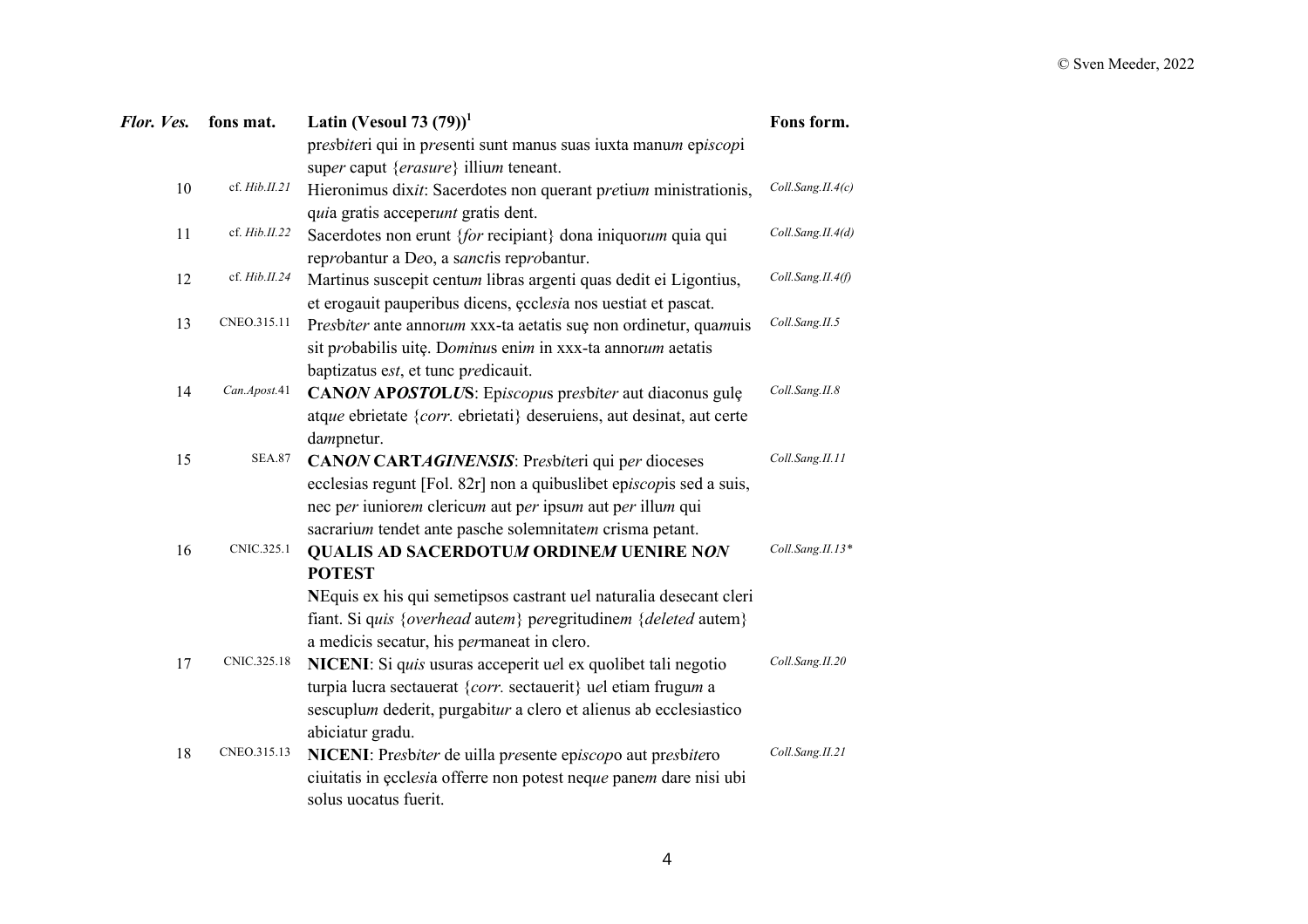| Flor. Ves. | fons mat.        | Latin (Vesoul 73 $(79)$ ) <sup>1</sup>                           | Fons form.       |
|------------|------------------|------------------------------------------------------------------|------------------|
| 19         | CNEO.315.9-10    | INTERROGATIO CANONIS: Presbiter si carnale peccatum              | Coll.Sang.II.24  |
|            |                  | habeat et promouetur, et confessus fuerit quia peccauit,         |                  |
|            |                  | antequam ordinatus est non offeret, {margin r-nota} si autem     |                  |
|            |                  | alteri peccata dixerit, penitus manus inpositionem dimitti,      |                  |
|            |                  | similiter autem et diaconus si in ipso peccato inuentum fuerit,  |                  |
|            |                  | subdiaconi ordinem accipiat.                                     |                  |
| 20         | CANT.328.3       | IN SINODO NICENO: Si quis presbiter aut diaconus aut             | Coll.Sang.II.27* |
|            |                  | aliquis de clero domum Dei derelinquens ad alteram uadit, et     |                  |
|            |                  | alterius parochiam communicat omnino sit episcopus grande        |                  |
|            |                  | facit, hic numquam ministret.                                    |                  |
| 21         | CNEO.315.1       | CANON CESARIENSIS: Presbiter qui uxorem duxerit ab               | Coll.Sang.II.34  |
|            |                  | ordine deponatur? Quod si fornicatus fuerit aut adul[Fol.        |                  |
|            |                  | 83r]terium commiserit, ab ecclesia abiciatur ad penitentiam uero |                  |
|            |                  | inter laicos redigi oportet.                                     |                  |
| 22         | CORL.511.9       | <b>CANON AURILIANENSIS:</b> Si presbiter aut diaconus crimen     | Coll.Sang.II.35* |
|            |                  | capitale commiserit simul ab officio et communione pellatur      |                  |
| 23         | CORL.538.9 (8)   | ITEM AURILIANENSIS: Si quis clericum furtum aut                  | Coll.Sang.II.35* |
|            |                  | falsitatem commiserit, que capitalia ipsa sunt crimina           |                  |
|            |                  | communione concessa ab ordine degradetur.                        |                  |
| 24         | <b>SEA.92</b>    | CANON CARTAGENSIS: Diaconus cum ordinatur, solus                 | Coll.Sang.III.2  |
|            |                  | episcopus qui eum benedicit manum super caput illius ponat,      |                  |
|            |                  | quia non ad sacerdotium sed ad ministerium consecratur.          |                  |
| 25         | CCAR.397.18      | CANON CARTAGENSIS: Lectores usque ad annos pubertatis            | Coll.Sang.V.5    |
|            |                  | legant, deinceps autem nisi ad uxores custodita pudicicia        |                  |
|            |                  | {margin r-nota} duxerint legere non sinantur.                    |                  |
| 26         | cf. Isidore,     | <b>INTERROGATIO:</b> Exorcista cuius lingua est, et quid         | Coll.Sang.VI.1*  |
|            | Etym., 7.12.31   | interpretatur?                                                   |                  |
|            |                  | RESPONSIO: Exorcista ex greco                                    |                  |
| 27         | cf. Coll.Hib.6.1 | <b>INTERROGATIO:</b> Ubi sumsit inicium hic gradus?              | Coll.Sang.VI.2   |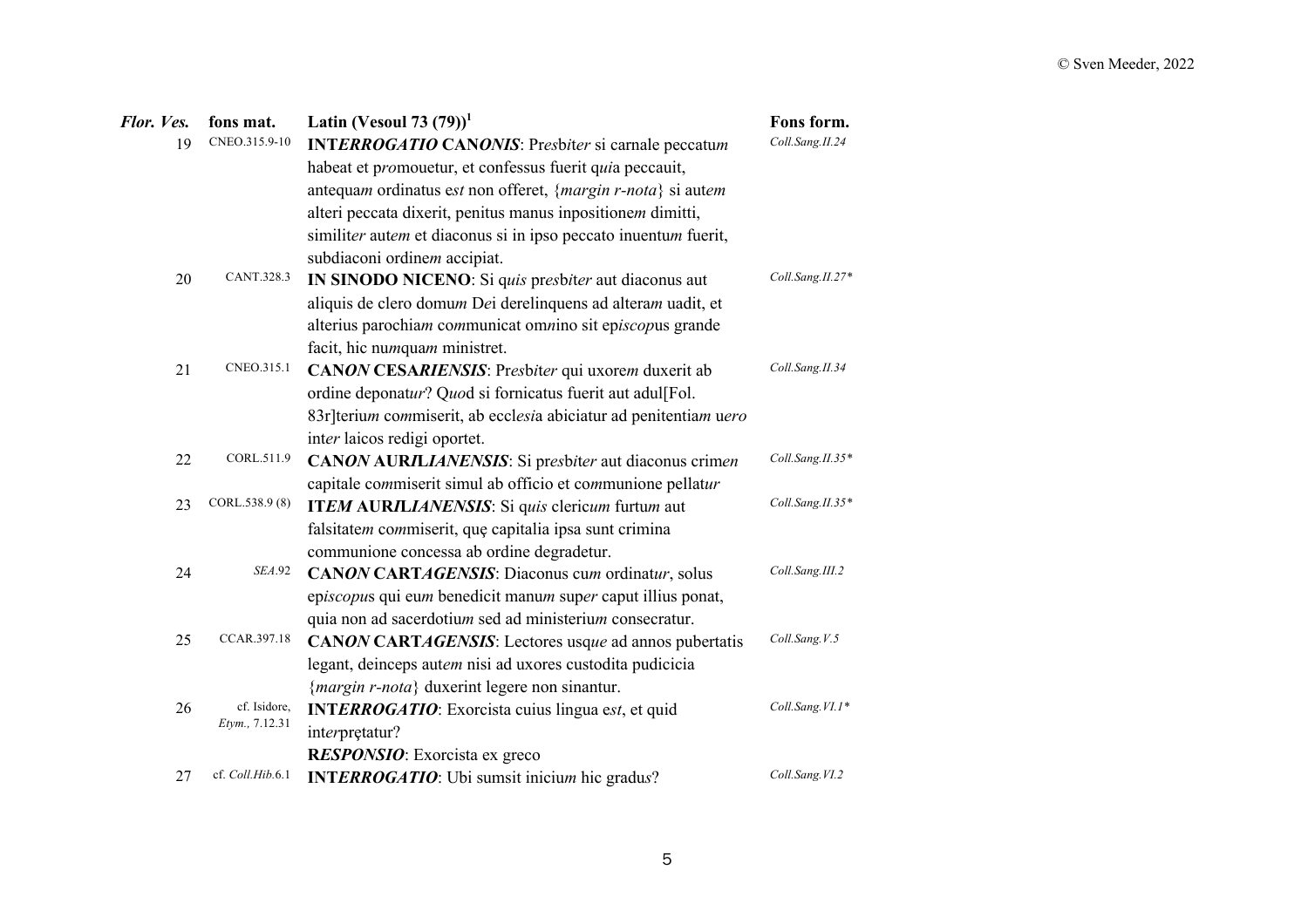| Flor. Ves. | fons mat.                       | Latin (Vesoul 73 $(79)$ ) <sup>1</sup>                                   | Fons form.        |
|------------|---------------------------------|--------------------------------------------------------------------------|-------------------|
|            |                                 | RESPONSIO: Ab hesdra qui in templo domini iussit esse                    |                   |
|            |                                 | dispositores et auctores succensos eos qui nunc ecclesiae Dei            |                   |
|            |                                 | exorciste uocantur.                                                      |                   |
| 28         | <b>SEA.95</b>                   | <b>CANON CARTAGENSIS:</b> Exorcista cum ordinatur, accipiat de           | Coll.Sang.VI.3    |
|            |                                 | manu episcopi libellum in quo scripti sunt exorcismi, dicente sibi       |                   |
|            |                                 | episcopo accipe et commenda ea memoriae, et abeto {for                   |                   |
|            |                                 | habeto} potestatem inponendi manum super inerguminum siue                |                   |
|            |                                 | baptizandorum, siue caticuminum.                                         |                   |
| 29         | Epistula ad                     | CANON CARTAGENSIS: Exorcistam iam aut subdiaconum, a                     | Coll.Sang.VI.4*   |
|            | Thalassium                      | secundis nupciis penitus excludit.                                       |                   |
|            | (Bishops Lupus<br>of Troyes and |                                                                          |                   |
|            | Euphronius of                   |                                                                          |                   |
|            | Autun, ed.<br>Munier,           |                                                                          |                   |
|            | Concilia                        |                                                                          |                   |
|            | Galliae, 140-1)                 |                                                                          |                   |
| 30         | Coll.Hib.8.1                    | DE GRADIBUS IN QUIBUS FUIT CHRISTUS                                      | Coll.Sang.VIII.3  |
|            |                                 | [fol. 83r] { <i>margin nota</i> } Ostiarius fuit, quando aperiebat ostia |                   |
|            |                                 | inferni.                                                                 |                   |
|            |                                 | Exorcista fuit, quando eiecit septem demonia de maria                    |                   |
|            |                                 | magdalene.                                                               |                   |
|            |                                 | Lector fuit, quando aperuit librum esaie prophetae.                      |                   |
|            |                                 | Subdiaconus fuit, quando fecit uinum de aqua in chana galileae.          |                   |
|            |                                 | Diaconus fuit, quando lauit pedes discipulorum suorum.                   |                   |
|            |                                 | Sacerdos fuit, quando accepit panem et benedixit.                        |                   |
|            |                                 | Episcopus fuit, quando lauauit { $corr$ . leuauit} manus suas et         |                   |
|            |                                 | benedixit apostolos.                                                     |                   |
| 31         | Coll.Hib.8.2                    | Episcopum decet iudicare et interpretare, et consecrare, {Coll.          | Coll.Sang.VIII.4* |
|            |                                 | Sang. et confirmate} et ordinare et offerre.                             |                   |
|            |                                 | Sacerdotem oportet offerre, bene preesse, benedicere, et                 |                   |
|            |                                 | baptizare.                                                               |                   |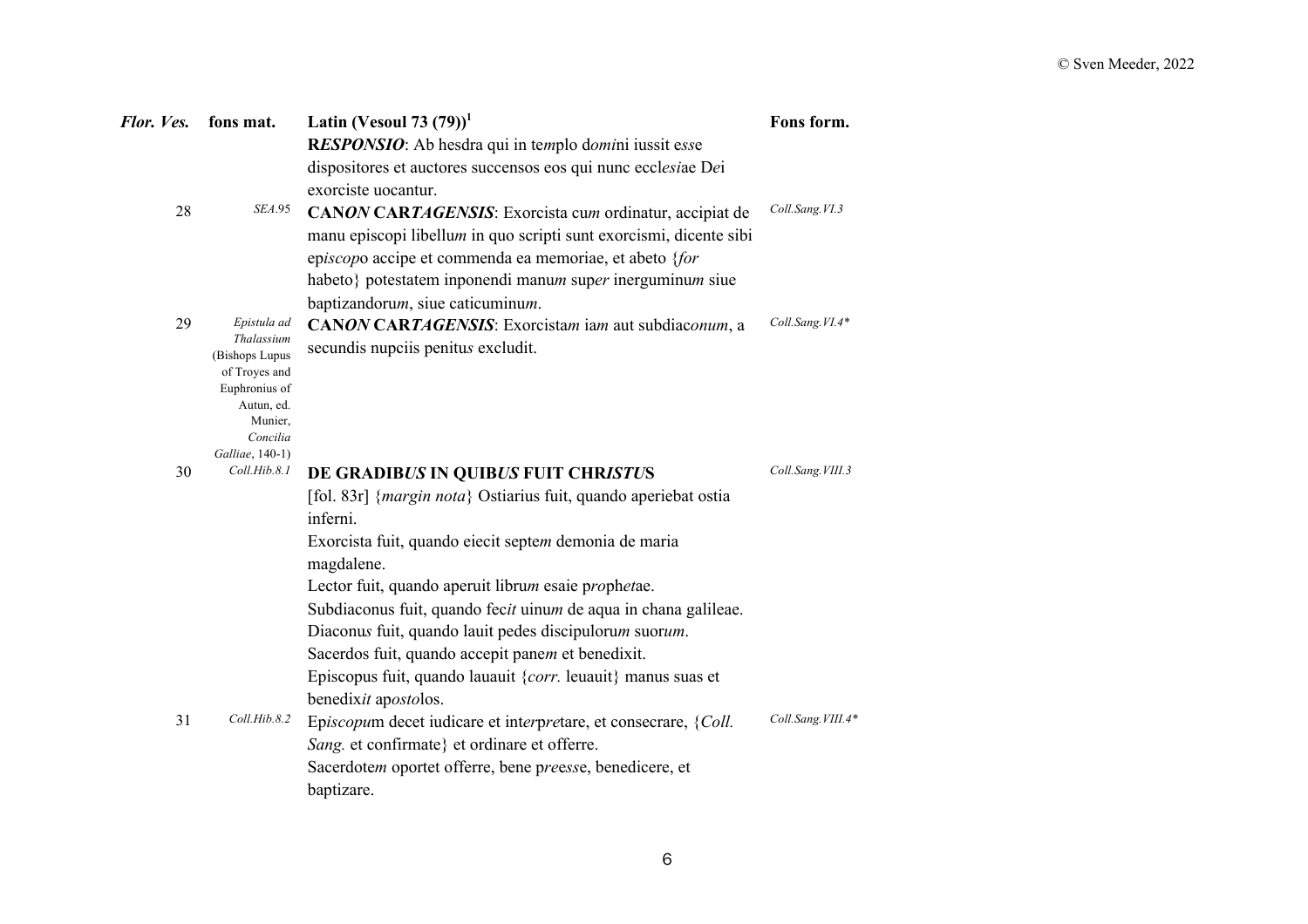| Flor. Ves. | fons mat.              | Latin (Vesoul 73 $(79)$ ) <sup>1</sup>                               | Fons form.      |
|------------|------------------------|----------------------------------------------------------------------|-----------------|
|            |                        | diaconus oportet ministrare, baptizare, et communicare.              |                 |
|            |                        | Subdiaconus ministrare, aquam alteri {corr. dare} diacono, et        |                 |
|            |                        | dehonestare altare.                                                  |                 |
|            |                        | Excorcistam oportet abiecit {corr. abici} {add. uel eicere}          |                 |
|            |                        | daemones, et dicere his qui communicant ut requirant, aquam          |                 |
|            |                        | ministerii effundere.                                                |                 |
| 32         | cf. Isidore,           | <b>INTERROGATIO:</b> Clericus in qua lingua dicitur et quid          | Coll.Sang.IX.1* |
|            | Etym.7.12.1            | interpretatur?                                                       |                 |
|            |                        | RESPONSIO: Clericus enim grecum nomen est, et interpretatur          |                 |
|            |                        | sors uel hereditas Dei, hinc clerus et clericus appellatur, quia     |                 |
|            |                        | mathias sorte electus est quem primum per apostolos legimus          |                 |
|            |                        | ordinatum.                                                           |                 |
| 33         | Isidore, De            | DE REGULIS CLERICORUM.                                               | Coll.Sang.IX.2  |
|            | $eccl.$ offic. $2.1-3$ | <b>ISIDORUS IN LIBRO OFFITIORUM DIXIT</b>                            |                 |
|            |                        | Hic igitur lege patrum cauetur ut a uulgare $\{corr$ . uulgari} uita |                 |
|            |                        | reclusi a mundi uoluptatibus sese abstineant, non expectaculis       |                 |
|            |                        | {corr. exspectaculis} non pompis intersint, conuiuia publica non     |                 |
|            |                        | ament sed fugant {corr. fugiant}. Priuata non tantum pudica sed      |                 |
|            |                        | [fol. 84r] et sobria colant. Usuras {corr. Usuris} nequaquam         |                 |
|            |                        | incumbant, neque turpium occupationis lucrum fraudesque              |                 |
|            |                        | cuiusquam studiose appetant, amorem pecunie quasi materiem           |                 |
|            |                        | cunctorum criminum fugiant, secularia offitia negociaque             |                 |
|            |                        | abiciant, honorem gradus per ambitionem non subeant, pro             |                 |
|            |                        | beneficiis medicine Dei munera non accipiant,                        |                 |
|            |                        | dolos et coniurationes caueant, odium et emulationem                 |                 |
|            |                        | obtrectacionemque fugiant, non uagis oculis, non in frene lingue     |                 |
|            |                        | aut petulanti tumidoque gestu incedant, sed pudurorem ac             |                 |
|            |                        | uerecundiam mentis simplici abitu et incessu ostendat {corr.         |                 |
|            |                        | ostendant}, obscenitatem etiam uerborum sicut et operum              |                 |
|            |                        | penitus execrentur, uiduarum ac uirginum uisitationes frequenter     |                 |
|            |                        |                                                                      |                 |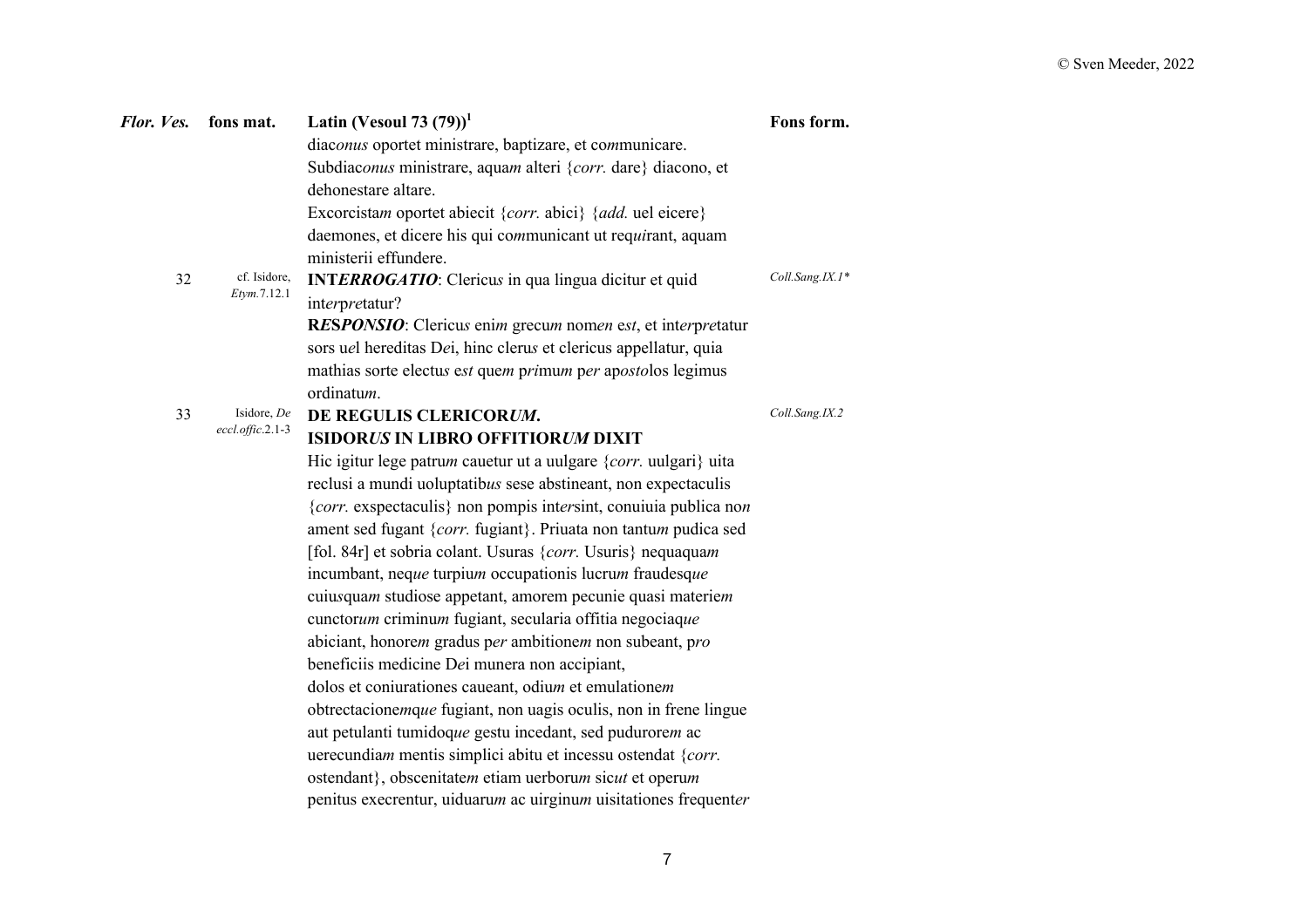| Flor. Ves. fons mat. |                                       | Latin (Vesoul 73 $(79)^1$<br>fugiant, contubernia extranearum feminarum nullatenus appetant,<br>castimoniam quoque inuiolati corporis perpetue conseruare<br>studeant, aut certe unius matrimonio {corr. matrimonii} uinculo<br>federentur. Senioribus quoque debitam prebeant oboedientiam,<br>neque ullo iactantiae studio semetipsos adtollant,                                                                                                                                                                                                                                                                                                                                                                                                                                                                                                                                                                            | Fons form.     |
|----------------------|---------------------------------------|-------------------------------------------------------------------------------------------------------------------------------------------------------------------------------------------------------------------------------------------------------------------------------------------------------------------------------------------------------------------------------------------------------------------------------------------------------------------------------------------------------------------------------------------------------------------------------------------------------------------------------------------------------------------------------------------------------------------------------------------------------------------------------------------------------------------------------------------------------------------------------------------------------------------------------|----------------|
|                      |                                       | postremo in doctrina in lectionibus psalmis, hymnis, canticis,<br>exercitio uigi incumbant.<br>Tales enim esse debent qui diuinis cultibus sese mancipandos<br>student, scilicet ut dum scientie operam dant doctrine gratiam                                                                                                                                                                                                                                                                                                                                                                                                                                                                                                                                                                                                                                                                                                 |                |
| 34                   | Isidore, De<br>$eccl.$ offic. $2.3.1$ | populis administrent.<br><b>INTERROGATIO:</b> Quot sunt genera clericorum?<br>[fol. 84r] RESPONSIO: Duo. Unum ecclesiasticorum sub<br>regimine episcopali de gentium. Alter acesalorum idem sine<br>capite quem sequantur ignorantium. {margin $R$ for rest of<br>statement} Iam os inter laicos secularium offitiorum studia<br>neque inter clericos religio retentat diuina, sed solatos adque<br>oberrantes sola turpis uita conpleccio et uaga<br>quicquid dum nullus metuentes explendo uoluntatis sue licentiam<br>consecrantur, quasi animalia bruta libertate ad desiderium suum<br>feruntur habentes signa religionis, officium ignorantes<br>ypocentauris similes, neque equi nec homines, mixtumque ut ait<br>propheta genus prolis quibus formis {for prolisque biformis}<br>quorum quidam sordidataque infami numerositate satis {for<br>nemorositatis} supraque nostra pars occidat {corr. occiduat}<br>pollet. | Coll.Sang.IX.3 |
| 35                   | CNIC.325.3                            | <b>CANON NICENI:</b> De adobtiuis sororibus<br>in totum denuntiauit sancta et magna synodus neque episcopo<br>neque presbitero neque diacono neque omnino alicui<br>ecclesiasticorum licere adobtiuam sororem habere, nisi forte                                                                                                                                                                                                                                                                                                                                                                                                                                                                                                                                                                                                                                                                                              | Coll.Sang.IX.4 |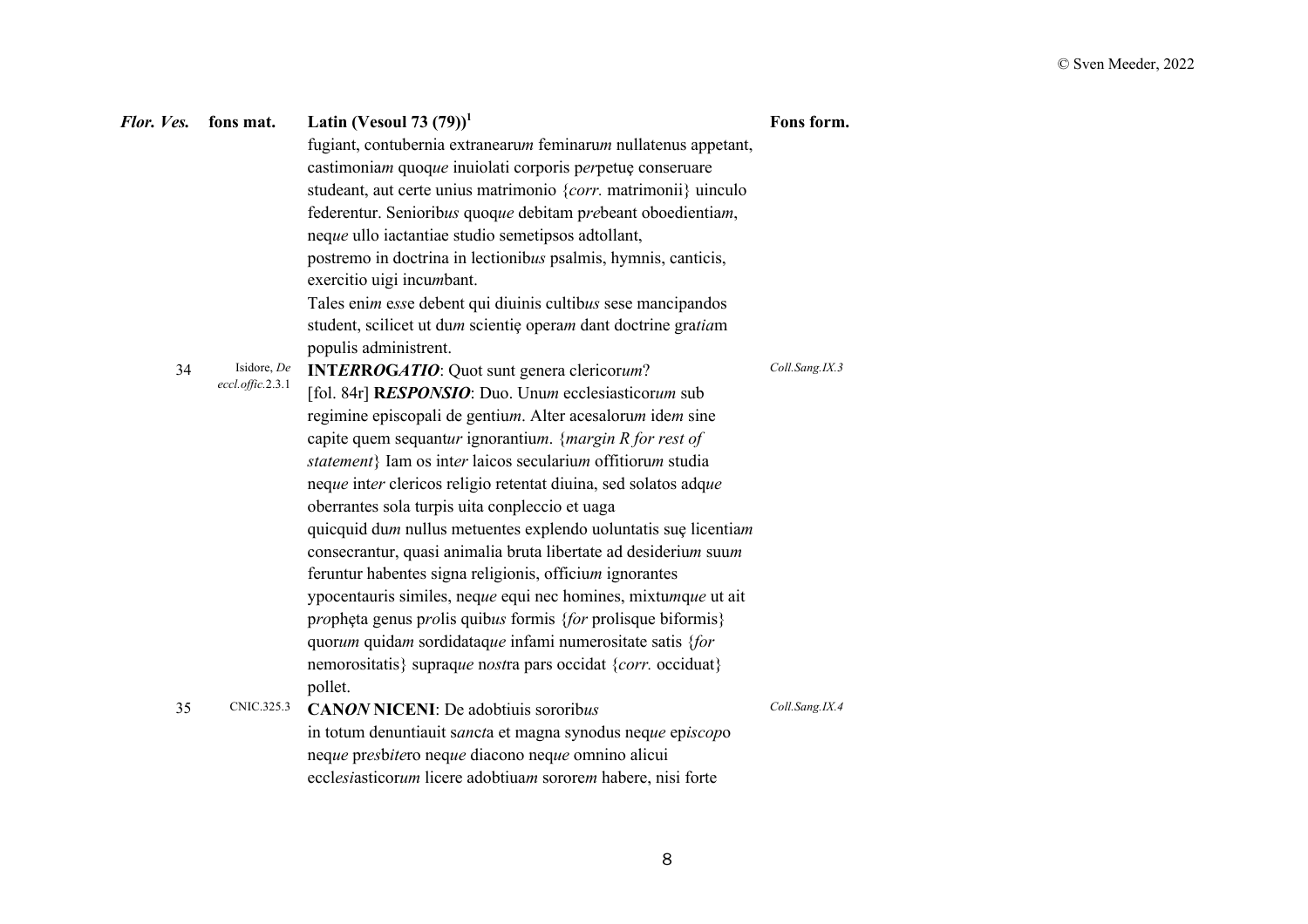| Flor. Ves. | fons mat.      | Latin (Vesoul 73 $(79)$ ) <sup>1</sup>                                     | Fons form.        |
|------------|----------------|----------------------------------------------------------------------------|-------------------|
|            |                | materteram uel amitem aut eas personas que huius suspitionibus<br>careant. |                   |
| 36         | CNIC.325.17    | CANON NICENI: Quoniam multi clerici auariciae causa turpe                  | Coll.Sang.IX.5    |
|            | (partial)      | lucrum sectantes obliti diuini precepti qui dicit qui pecuniam             |                   |
|            |                | suam non dedit ad usuram, fenerantes centesimas exigunt, statuit           |                   |
|            |                | sanctum hoc concilium ut si qui inuentus fuerit pro hanc                   |                   |
|            |                | diffinitionem usuras accipere, uel ex quolibet tali negocio fecerit,       |                   |
|            |                | uel etiam species frugum ad sescuplum dare, qui tale aliquid [fol.         |                   |
|            |                | 85r] fecerit, purgabitur a clero et ab alienus ecclesiastico               |                   |
|            |                | abitiatur gradu.                                                           |                   |
| 37         | <b>SEA.25</b>  | <b>CANON CARTAGENSIS</b> { <i>margin R</i> }: Clericus nec comam           | Coll.Sang.IX.6(a) |
|            |                | nutriat, nec barbam radat.                                                 |                   |
| 38         | <i>SEA</i> .26 | <b>INTERROGATIO</b> {for ITEM}: Clericus professionem suam                 | Coll.Sang.IX.6(b) |
|            |                | etiam abitu et incessu probet, et ideo nec uestimentis nec                 |                   |
|            |                | calciamentis decorem querat.                                               |                   |
| 39         | <i>SEA</i> .27 | <b>ITEM</b> : Clericus cum extraneis mulieribus non habitet.               | Coll.Sang.IX.6(c) |
| 40         | <b>SEA.28</b>  | ITEM: Clericus per plateas et andronas, certe et maxime officii            | Coll.Sang.IX.7(a) |
|            |                | sui necessitate ambulet.                                                   |                   |
| 41         | <b>SEA.29</b>  | ITEM: Clericus uictum et uestitum sibi artificiolo uel agricultura         | Coll.Sang.IX.7(b) |
|            |                | absque officii sui detrimento prepararet {corr. preparet}.                 |                   |
| 42         | <i>SEA</i> .34 | ITEM CANON CARTAGENSIS: Clericus qui pro ei non do                         | Coll.Sang.IX.7(c) |
|            |                | aliquid innundinis uel in foro de ambulat, ab offitio suo                  |                   |
|            |                | regradetur.                                                                |                   |
| 43         | <i>SEA</i> .43 | ITEM: Clericus qui adulationibus et proditionibus uacare                   | Coll.Sang.IX.10   |
|            |                | deprehenditur, regradetur ab offitio.                                      |                   |
| 44         | <i>SEA.</i> 45 | ITEM CARTAGENSIS: Omnes clerici qui adoperandum ualidi                     | Coll.Sang.IX.12   |
|            |                | sunt, et artificiola et litteras discant.                                  |                   |
| 45         | <b>SEA.48</b>  | ITEM: Discordantes clericos episcopus uel ratione uel potestate            | Coll.Sang.IX.13   |
|            |                | ad concordiam trahat, et inoboedientes synodus per audientiam              |                   |
|            |                | damnet.                                                                    |                   |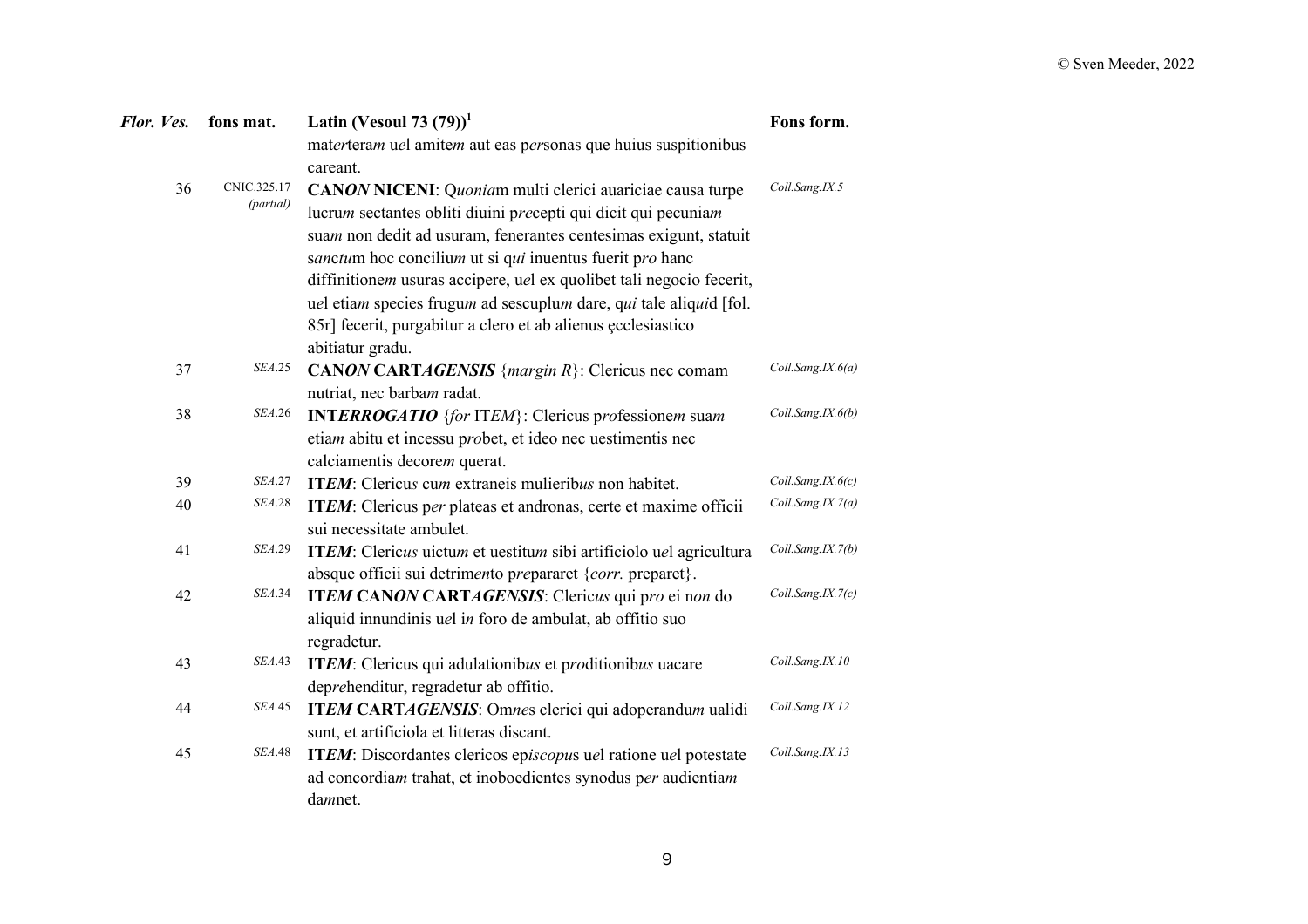| Flor. Ves.   | fons mat.                                                                    | Latin (Vesoul 73 $(79)$ ) <sup>1</sup>                               | Fons form.         |
|--------------|------------------------------------------------------------------------------|----------------------------------------------------------------------|--------------------|
| SEA.49<br>46 |                                                                              | ITEM: Oblationes dissensium fratrem neque in sacrario neque          | Coll.Sang.IX.14    |
|              |                                                                              | in gazo philatio recipiantur.                                        |                    |
| 47           | <b>SEA.74</b><br>ITEM: Clericus per creaturas iurantem accerime obiurgandum, |                                                                      | Coll.Sang.IX.18    |
|              |                                                                              | si perstiterit in uitio excommunicetur.                              |                    |
| 48           | <b>SEA.75</b>                                                                | ITEM: Clericus inter epulas cantantem super dicte sententie          | Coll.Sang.IX.22    |
|              |                                                                              | seueritate coercendam {corr. cohercendi}                             |                    |
| 49           | CCHA.451.10                                                                  | <b>ITEM:</b> Non licere clericum in duarum ciuitatum simul           | Coll.Sang.IX.26*   |
|              |                                                                              | ministrare ecclesiis [fol. 85r] et confugi quasi ad potiorem ob      |                    |
|              |                                                                              | inanis gloriae cupiditate de sua ecclesia in qua ordinatus est, hoc  |                    |
|              |                                                                              | facientes reuocare debere ad suam ecclesiam in qua initio            |                    |
|              |                                                                              | ordinatus est et ibi tantummodo ministrare si iam uero {margin       |                    |
|              |                                                                              | R-nota} qui translatus est ex alia ad aliam ecclesiam pertinentem    |                    |
|              |                                                                              | nhil in ecclesiam aut sub ea martirum aut pauperum                   |                    |
|              |                                                                              | commemorationes aut synodo corum rebus omnino communicet.            |                    |
| 50           | CCHA.451.22                                                                  | ITEM: Non licere clericos post obitum episcopi sui res ad eum        | Coll.Sang.IX.26(c) |
|              |                                                                              | pertinentes diripere, quod si hoc facere tentauerint, gradum         |                    |
|              |                                                                              | suorum periculis subiacere.                                          |                    |
| 51           | Can.Apost.22                                                                 | ITEM: Si quis cum clericus fuerit absciderit, semetipsum             | Coll.Sang.IX.29    |
|              |                                                                              | omnino damnetur quia usus est homicida.                              |                    |
| 52           | CANC.314.4                                                                   | ITEM NICENI: Si quis presbiterum uel clericos uiolenter              | Coll.Sang.IX.31    |
|              |                                                                              | sacrificauerit ad adola {corr. idola} ducti sunt et splendidas       |                    |
|              |                                                                              | uestas usi sunt et hilares subiacerent quod eis positum est, placuit |                    |
|              |                                                                              | sancto et magno synodo ut anno iactent se ad ianuam catholice        |                    |
|              |                                                                              | ecclesiae, et subiacent {corr. subiacant} tres alteros annos         |                    |
|              |                                                                              | adoratione fidelium et sic perfectum ueniat {corr. ueniant} et       |                    |
|              |                                                                              | communicent.                                                         |                    |
| 53           | CCHA.451.21                                                                  | ITEM: Clericos et laicos sine probatione in accusationem recipi      | Coll.Sang.IX.34    |
|              |                                                                              | non debere, nisi prius eorum discutiator estimationis opinio ubi     |                    |
|              |                                                                              | primitus inuocauit tonsura capitis.                                  |                    |
|              |                                                                              |                                                                      |                    |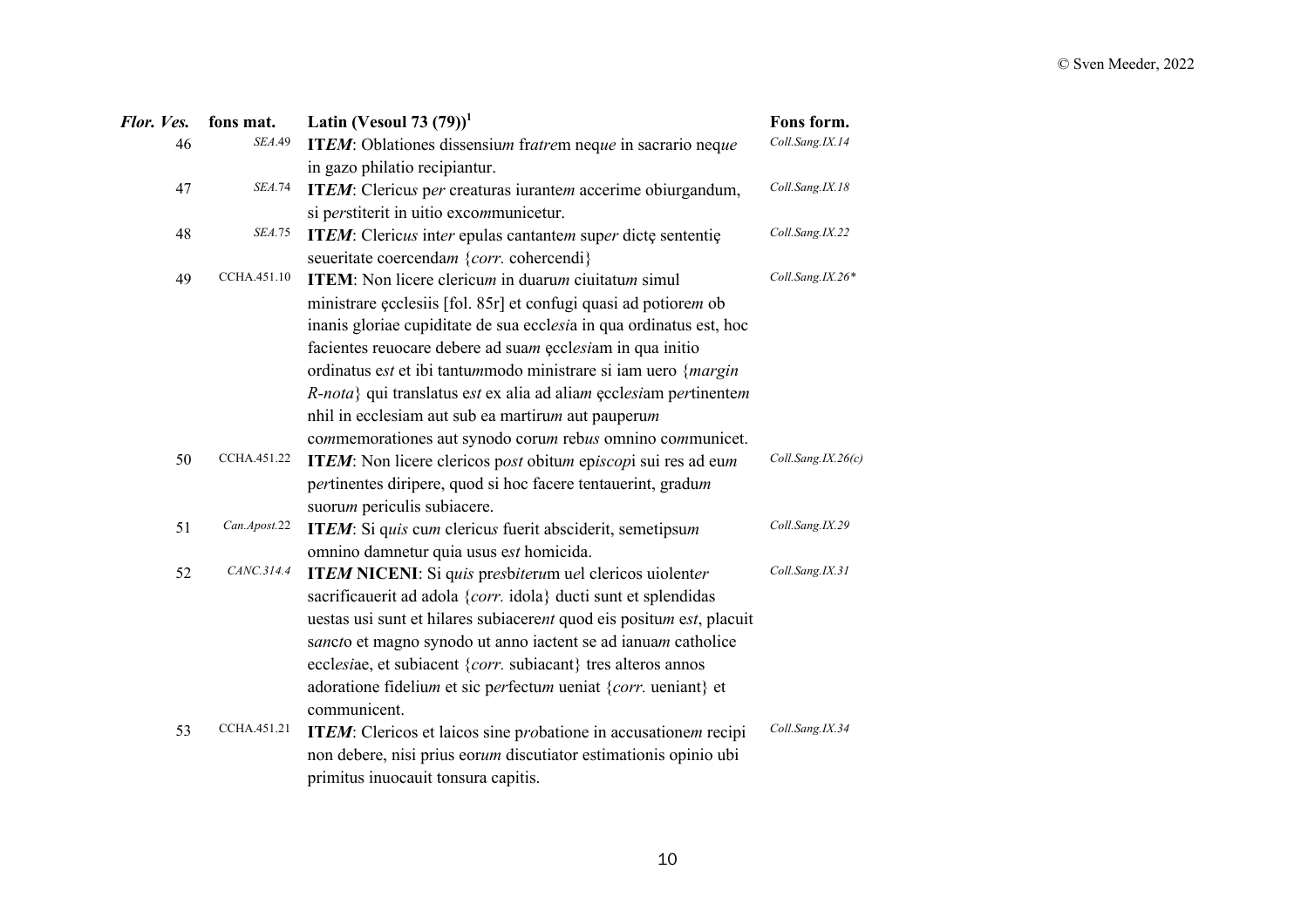| Flor. Ves. | fons mat.                          | Latin (Vesoul 73 $(79)$ ) <sup>1</sup>                                                                                     | Fons form.          |
|------------|------------------------------------|----------------------------------------------------------------------------------------------------------------------------|---------------------|
| 54         | cf. Isidore,<br>Etym.7.13.5        | <b>DE ABBATIBUS</b>                                                                                                        | Coll.Sang.X.3(a)    |
|            |                                    | Abbas in qua lingua dicitur et quid interpretatur                                                                          |                     |
|            |                                    | syrum nomen est significans in latinum pater quod paulus                                                                   |                     |
|            |                                    | romanos scribens ait: In quo damamus {corr. clamamus} abba<br>pater.                                                       |                     |
|            |                                    | [fol. 86r] In uno homine duabus usis $\{corr$ . usus} linguis, dicit                                                       |                     |
|            |                                    | enim abba syro nomine patrem, et rursus latino nominat idem<br>patrem.                                                     |                     |
| 55         | cf. Isidore,                       | <b>INTERROGATIO:</b> Cur dicitur patre {corr. pater}?                                                                      | Coll.Sang.X.3(b)    |
|            | Etym.9.5.3                         | RESPONSIO: Pater dictus est eo quod patratione perfecta<br>filium procreat.                                                |                     |
|            |                                    | <b>INTERROGATIO:</b> Patricius cur dicitur?                                                                                |                     |
|            |                                    | RESPONSIO: Patrotio est ei {for Patratio est rei} uenerie                                                                  |                     |
|            |                                    | consumatio uel creatus, et bene pater patrum.                                                                              |                     |
| 56         | cf. Isidore,<br><i>Etym.</i> 9.5.7 | <b>INTERROGATIO:</b> Cur dicitur pater familias?                                                                           | Coll.Sang.X.3(c)    |
|            |                                    | RESPONSIO: Pater familias dictus quod omnibus in familia sua                                                               |                     |
|            |                                    | positus seruis filiis patria dilectio cum consulit, seruorumque                                                            |                     |
|            |                                    | condicionem a filiorum afectu non discernit sed quasi unum                                                                 |                     |
|            |                                    | membrum amplectitur. Hinc est exortum nomen patris familias.                                                               |                     |
|            |                                    | Qui autem inique dominatur inseruis hoc nomine nequaquam<br>seputent apellari.                                             |                     |
|            |                                    | Pater quoque monachorum ita dici potest quod pie religione                                                                 |                     |
|            |                                    | monachis quasi pater filiis amplectit., amore diuino fouit                                                                 |                     |
|            |                                    | exemplo redemptori tenens quasi gallina sub alis pullos contra                                                             |                     |
|            |                                    | malignos pugnando defendit sibi subditos.                                                                                  |                     |
| 57         | Can.Apost.48                       | CANON CARTAGENSIS: Si quis episcopus aut presbiter iuxta<br>preceptum domini non baptizauerit in nomine patris et filii et | Coll.Sang.XII.11(b) |
|            |                                    | spiritu sancti sed in tribus sine inicium principiis aut in tribus<br>paraclitis deponatur.                                |                     |
|            |                                    |                                                                                                                            |                     |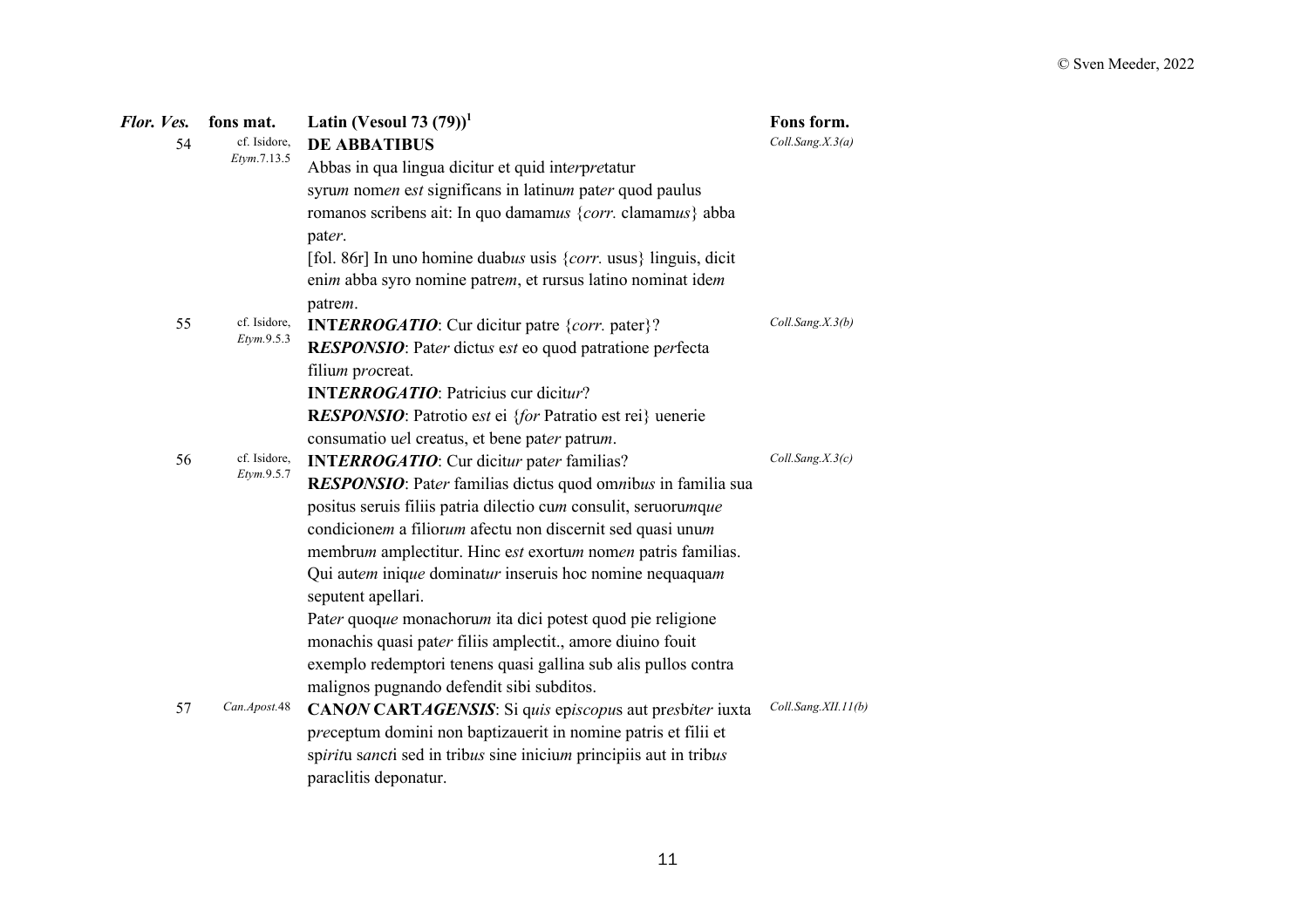| Flor. Ves. | fons mat.                        | Latin (Vesoul 73 $(79)$ ) <sup>1</sup>                              | Fons form.           |
|------------|----------------------------------|---------------------------------------------------------------------|----------------------|
| 58         | Can.Apost.49                     | ITEM CAPITULA APOSTOLORUM: Si quis episcopus aut                    | Coll.Sang.XII.11.(c) |
|            |                                  | presbiter non trinam mersionem unius semel mergat baptismo          |                      |
|            |                                  | quod dare uidetur {for iubetur} in morte domini deponatur, nec      |                      |
|            |                                  | enim dixit nobis dominus in morte mea baptizantes sed euntes        |                      |
|            |                                  | docete [fol. 86r] omnes gentes baptizantes eos in nomine patris     |                      |
|            |                                  | et filii et spiritu sancti.                                         |                      |
| 59         | Gennadius,                       | DE FIDEI RATIONE                                                    | Coll.Sang.XII.12     |
|            | Liber 21<br>(slightly            | Baptismum unum est sed in ecclesia ubi fides est una in domino      |                      |
|            | abbrev.)                         | patris et filii et spiritu sancti. Et ideo sicut aliquid apud illos |                      |
|            |                                  | hereticos baptizati sunt qui in sancta trinitate confessione        |                      |
|            |                                  | baptizati ueniunt et non recipiuntur quidem quasi baptizati nec     |                      |
|            |                                  | sanctae trinitatis confessio uel inuocatio anullet sed doceantur et |                      |
|            |                                  | instruantur quo sensu sanctę trinitatis misterium in ęcclesia       |                      |
|            |                                  | teneantur, et si consentiunt iam fide credere integritate           |                      |
|            |                                  | confirmantur manus inpositione, suam {corr. si iam} paruuli         |                      |
|            |                                  | sunt uel debiles qui doctrinam non capiunt respondeant pro illis    |                      |
|            |                                  | qui eos offerunt uix morem baptizancium, et sic manum               |                      |
|            |                                  | inpositione et chrismate commoniti eucharistiae misteriis           |                      |
|            |                                  | admittantur.                                                        |                      |
|            |                                  | Illos qui non in sancte trinitatis inuocatione aput ereticos        |                      |
|            |                                  | baptizatus et ueniunt ad nos, baptizare debemus non rebaptizare     |                      |
|            |                                  | neque fuerunt baptizati qui in nomine patris et filii et spiritu    |                      |
|            |                                  | sancti tincti iuxta regula non sunt.                                |                      |
| 60         | Can.Apost.46                     | CANON APOSTOLORUM: Episcopis aut presbiter si eum qui               | Coll.Sang.XII.14     |
|            |                                  | sęcundum ueritatem habuerit baptismo de nuo baptizauerit            |                      |
|            |                                  | deponatur tamquam deridens crucem domini,                           |                      |
| 61         | Isidore, De<br>eccl.offic.1.24.1 | dominicus dies ideo dicitur quia in eo dominus resurrexit et nos    | Coll.Sang.XVI.12     |
|            | $-2$                             | resurgimus in eo resurgemus in simulitudine Christi, et est         |                      |
|            | (zusammengefa                    | primus dies informa [fol. 87r] mundi et in eo spiritus sanctus      |                      |
|            | $\beta$ t                        | super apostolos uenit et manna in deserto.                          |                      |

12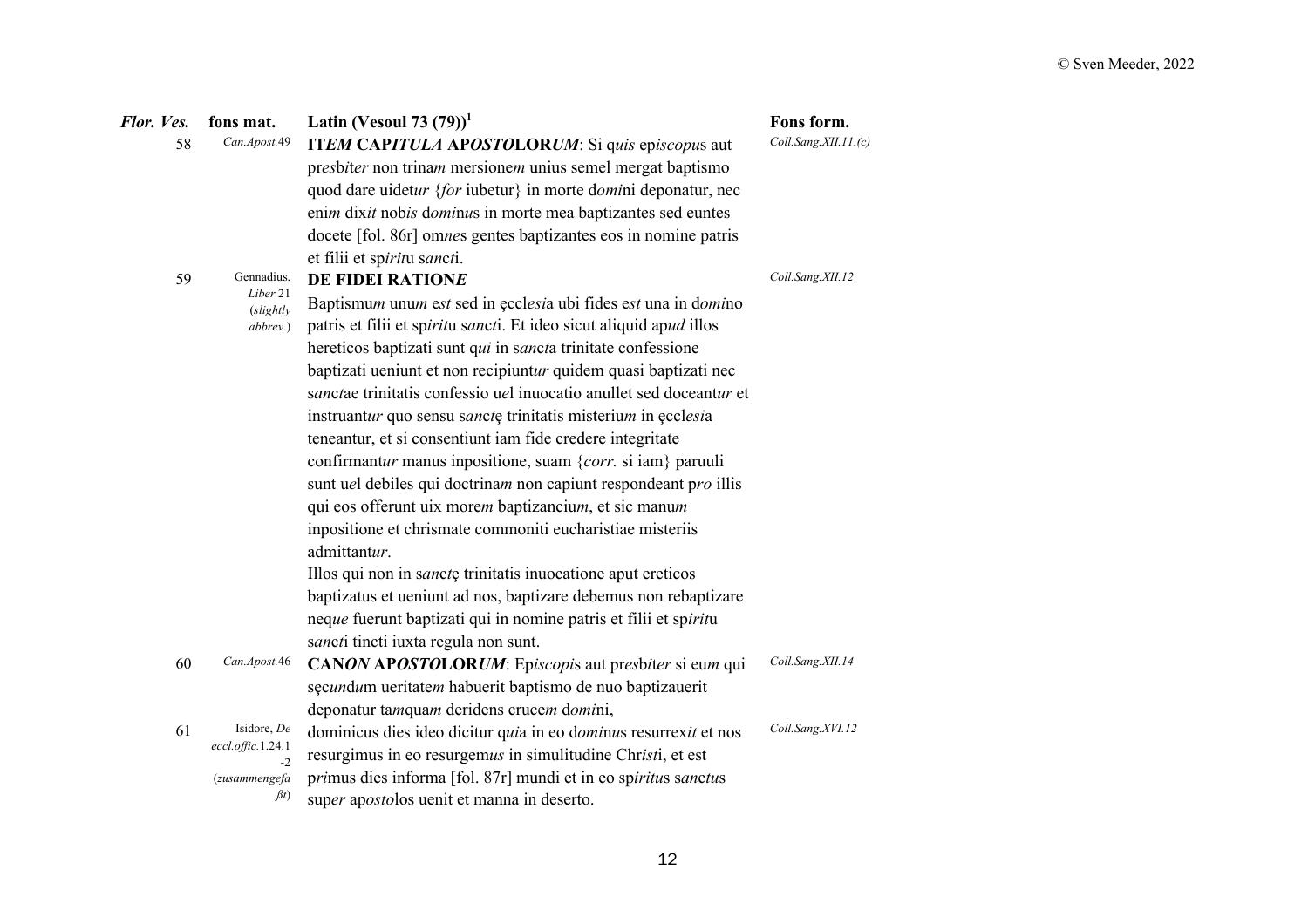| Flor. Ves. | fons mat.                                                                            | Latin (Vesoul 73 $(79)$ ) <sup>1</sup>                            | Fons form.          |
|------------|--------------------------------------------------------------------------------------|-------------------------------------------------------------------|---------------------|
| 62         | CNIC.325.20                                                                          | ITEM: Placuit ut quia Dei sunt aliqui qui in dominico die in      | Coll.Sang.XVI.13(a) |
|            |                                                                                      | ecclesia genu fiant similiter et per quinquasinta dies non        |                     |
|            |                                                                                      | prostrati sed erecti orent dominum.                               |                     |
| 63         | Isidore, De                                                                          | <b>ISIDORUS DIXIT:</b> Liberis {for Liberi sunt} sancti ieiunare, | Coll.Sang.XVI.13(c) |
|            | eccl.offic.1.43.2<br>(extract)                                                       | quando uolunt nisi dominico die.                                  |                     |
| 64         | <b>SEA.77</b>                                                                        | ITEM: Qui dominico die se ieiunat non credatur esse catholicus.   | Coll.Sang.XVI.13(d) |
| 65         | CVAN.461.14                                                                          | ITEM: Clericus qui intra muros ciuitatis sue manere constituerat  | Coll.Sang.IX.28     |
|            |                                                                                      | {corr. constituerit} et ad matutinis hymnis sine probabile        |                     |
|            |                                                                                      | excussatione egritudine inuentus fuerit defuisse uii diebus a     |                     |
|            |                                                                                      | comunione abecitur alienus quia misteriorum sacrorum eo           |                     |
|            |                                                                                      | tempore quo domino potest ab offitio suo nulla honesta            |                     |
|            |                                                                                      | necessitas occupare fas non est a salubre deuotione cessare.      |                     |
| 66         | (Ps. 62.7; Ps.<br>$118.148$ ) cf.<br>Isidore, De eccl.<br>$\textit{offset}$ . 1.23.1 | <b>DE MATUTINIS</b>                                               | Coll.Sang.XVI.15(e) |
|            |                                                                                      | Dixit dauid in matutinis domine meditabor in te et reliqua.       |                     |
|            |                                                                                      | ITEM: Preuenerunt oculi mei ad te diluculo.                       |                     |
|            |                                                                                      | <b>ITEM CESARIUS DIXIT:</b> Offitium matutinum prius in           |                     |
|            |                                                                                      | bethleem fuit, ubi chorus anglorum dicit nascente Christo gloria  |                     |
|            |                                                                                      | in excelsis Deo.                                                  |                     |
| 67         | cf. Isidore,                                                                         | DE PECCATORIBUS ET PENITENTES                                     | Coll.Sang.XIX.1     |
|            | Etym.10.228                                                                          | <b>INTERROGATIO:</b>                                              |                     |
|            |                                                                                      | Cur dicitur peccator?                                             |                     |
|            |                                                                                      | <b>RESPONSIO:</b> A pellice id est meretrice quasi pellicator hoc |                     |
|            |                                                                                      | nomen aput antiquos tantum flagitiosum significabatur postea      |                     |
|            |                                                                                      | hoc uocabulum transiit in apellatione omnium criminum {for        |                     |
|            |                                                                                      | iniquorum }.                                                      |                     |
| 68         | cf. Isidore,<br>Etym.6.19.71-2                                                       | <b>INTERROGATIO:</b> Cur dicitur penitentia?                      | Coll.Sang.XIX.2*    |
|            |                                                                                      | RESPONSIO: Penitentia dicta quas penitentia {corr. punientia}     |                     |
|            |                                                                                      | eo quod ipse homo in se penitendo [fol. 87r] punit quod male      |                     |